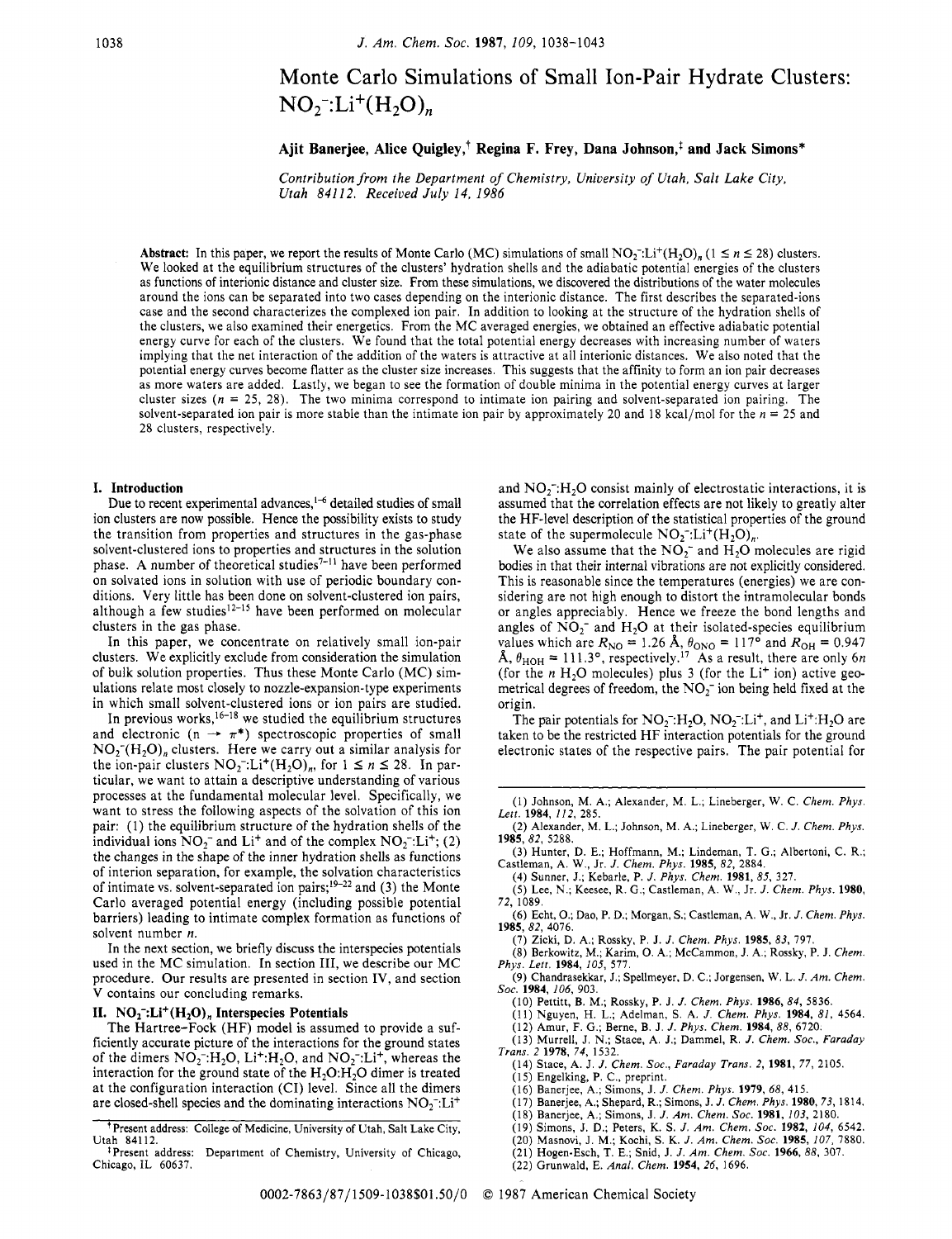

 $NO<sub>2</sub>$ : Li<sup>+</sup> interaction potential discussed in section II.

 $H<sub>2</sub>O:H<sub>2</sub>O$  is the configuration interaction (CI) potential for the ground electronic state of the  $H_2O:H_2O$  pair. The  $Li^+H_2O$  and the  $H_2O:H_2O$  pair potentials have been calculated by Clementi et al.<sup>23,24</sup> The NO<sub>2</sub><sup>-</sup>:H<sub>2</sub>O pair potential was calculated by Banerjee et al.<sup>17</sup> We carried out ab initio SCF calculations to obtain the  $NO_2^-:Li^+$  pair potential as described below.

**Details of**  $NO_2$ **: Li<sup>+</sup> Potential.** The atomic basis set employed for  $NO_2^-$  consists of an augmented Dunning [4s,2p] contraction<sup>25</sup> of Huzinaga [9s,5p] Gaussian bases<sup>26</sup> for nitrogen and oxygen. Diffuse s and p functions for nitrogen and a diffuse p function for oxygen were added to the basis; the basis was optimized at the experimental ground-state geometry of  $NO<sub>2</sub>$ . The details of the basis set optimizations are given in ref 17. The minimum energy geometry of  $NO_2^-$  in our basis is  $\theta_{\rm ONO} = 117.0^{\circ}$  and  $R_{\rm NO}$ = 1.26 Å. The atomic basis for Li<sup>+</sup> consists of [3s,1p] contracted Gaussian functions which we optimized for the lithium atom.

In order to simulate the global behavior of the  $NO<sub>2</sub><sup>-1</sup>Li<sup>+</sup>$  ion-pair potential, a simple analytical expression that approximates the  $SCF$  computed  $NO<sub>2</sub>$ : Li<sup>+</sup> energies is needed. A functional form similar to those used for the  $H_2O:H_2O$  and  $Li^+H_2O$  potentials of Clementi et al.<sup>23,24</sup> and for the  $NO_2^-:L^+$  potential of Banerjee et al.<sup>17</sup> was chosen. It consists of a sum of exponential forms  $A_{ij}$  $exp(-Br_{ii})$  which describe the short-range repulsion between the pairs of atoms  $(i,j)$  and electrostatic interactions  $Q_{ij}/r_{ij}$  which describe the long-range attractive part. The sum over *(ij)* ranges over the atomic centers of the  $NO<sub>2</sub><sup>-</sup>$  and Li<sup>+</sup>. The following expression for the energy of  $NO<sub>2</sub><sup>-</sup>: Li<sup>+</sup>$  relative to the separated fragments  $NO_2^-$  and Li<sup>+</sup> was determined by a nonlinear leastsquares fit of our SCF-calculated  $NO_2^-$ :Li<sup>+</sup> energies (in atomic units; the atomic indices are defined in Figure 1):

$$
E_{\text{NO}_2^-; \text{Li}^+} = P_1 \left( \frac{2}{r_{45}} - \frac{1}{r_{15}} - \frac{1}{r_{25}} \right) - P_2 \left( \frac{1}{r_{45}} \right) +
$$
  
\n
$$
P_3 \{ \exp(-P_5r_{15}) + \exp(-P_5r_{25}) \} + P_4 \{ \exp(-P_6r_{35}) \} + P_7 \left\{ \frac{1}{r_{35}r_{8}} \right\}
$$

where the least-squares optimized parameters are  $P_1 = 0.9415363$ ,  $P_7 = -4.473625, P_4 = 121.3878, P_8 = 1.101220, r_{34} = 0.20.$  $P_5 = 2.178124, \bar{P}_2 = -2.919760, \bar{P}_6 = 2.407012, \bar{P}_3 = 40.59900,$ 

## **111. Monte Carlo (MC) Method**

**In** order to focus on the behavior of the ions in a cluster of water molecules, we adopt a point of view which allows us to calculate an effective average potential energy surface as a function of the relative positions of  $NO_2^-$  and  $Li^+$ . For our system, the two dominant force centers ( $\overline{NO_2}^-$  and  $\overline{Li}^+$ ) are fixed at a given relative position from each other and the water molecules are allowed to thermally equilibrate, via the MC procedure, around the ions. The average total potential energy of the cluster calculated for a fixed conformation of the ions is a point on a potential energy surface which can be generated by determining this adiabatic energy at a series of such conformations. This adiabatic energy surface does not, of course, play the same fundamental role that the Born-



**Figure 2.** Coordinate system for describing the  $NO_2^-$ : Li<sup>+</sup>(H<sub>2</sub>O) cluster. The NO<sub>2</sub><sup>-</sup> is fixed in the *YZ* plane with the coordinate origin at the N atom. **(A)**  $(R, \theta, \phi)$  is used to describe the position of the Li<sup>+</sup> atom and, similarly, the position of the O atom of H<sub>2</sub>O. (B) The angles  $\alpha$  and  $\beta$ describe the orientation of water's dipole vector.

Oppenheimer surface does in electronic structure theory. Nevertheless, it has proven to be a useful construct in terms of which slow and fast solvent motions can be delineated.

This adiabatic potential (AP) is *not* the so-called potential of mean force (PMF)<sup>29</sup> between the Li<sup>+</sup> and NO<sub>2</sub><sup>-</sup> ions. The PMF is a true free energy which includes entropic effects arising from motions of the solvent and solute species. Our adiabatic potential contains no solute entropy but does include the entropic effects of the solvent molecules via the Monte Carlo distributions. We chose to compute the AP because we were interested in subsequently performing nonequilibrium dynamical studies of the motion of the  $Li<sup>+</sup>$  and  $NO<sub>2</sub><sup>-</sup>$  in the presence of the solvent. This dynamical problem can be cast in terms of motion (of  $Li<sup>+</sup>, NO<sub>2</sub>$ ) on the AP surface in the presence of fluctuations and viscous drags in the potential due to the solvent's inability to instantaneously follow the  $Li^+$ ,  $NO_2^-$  motions. In our opinion, it is more difficult to formulate the nonequilibrium *motion* of the Li<sup>+</sup>, NO<sub>2</sub><sup>-</sup> in terms of motion on the PMF plus correction factors because the PMF itself already contains equilibrium motional data relative to the  $Li<sup>+</sup>, NO<sub>2</sub><sup>-</sup>.$  In a sense, our AP construct plays a role analogous to the energy path leading to the "variational transition state" of Garrett and Truhlar<sup>30</sup> in "small molecule" dynamics.

The details of the MC procedure have been described in one of our earlier articles, $17$  so we will just briefly outline the procedure here. As we have said above, the NO<sub>2</sub><sup>-</sup> and Li<sup>+</sup> ions are fixed at a given configuration and then the waters are allowed to equilibrate around them. The configurations we studied for  $NO<sub>2</sub>$ and Li<sup>+</sup> are designated by the coordinates R,  $\theta$ , and  $\phi$  where the distance of the Li<sup>+</sup> ion to the nitrogen atom of  $NO_2^-$  lies in the range 1.6  $\leq$  *R*  $\leq$  13 Å and the angles are defined as shown in Figure 2. At each of these configurations, the number of waters

**<sup>(23)</sup>** Clementi, **E.;** Popkie, H. *J. Chem. Phys.* **1972, 57, 1077. (24)** Matsuoka, **0.;** Clementi, E.; Yoshimine, M. *J. Chem. Phys.* **1975,64, 1351.** 

**<sup>(25)</sup>** Dunning, **T. H.** *J. Chem. Phys.* **1970, 53, 2823.** 

<sup>(26)</sup> Huzinaga, S. J. Chem. Phys. 1965, 42, 1293.<br>(27) Metropolis, N.; Metropolis, A. W.; Rosenbluth, M. N.; Teller, A. H.; Teller, E. J. Chem. Phys. 1953, 21, 1087.

**<sup>(28)</sup>** Kebarle, **P.** *Annu. Rev. Phys. Chem.* **1977,** *28,* **445.** 

**<sup>(29)</sup>** Patey, **G.** N.; Valleau, J. P. *J. Chem. Phys.* **1975,** *63,* **2334.** 

**<sup>(30)</sup>** Truhlar, D. G.; Garrett, B. C. *Annu. Rev. Phys. Chem.* **1984, 35, 159.**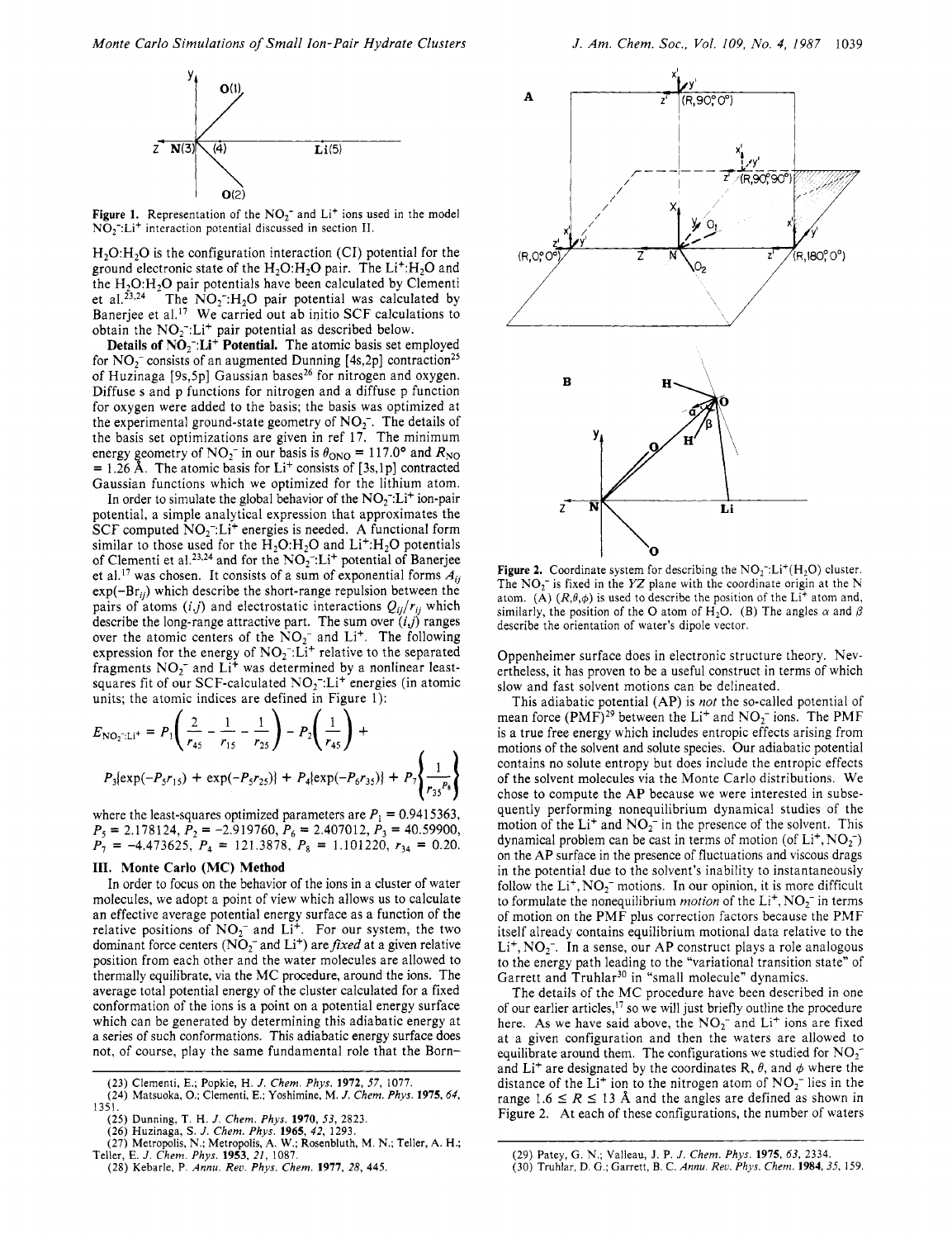

**Figure 3.** Radial histograms of the water distributions for  $R_{NO_2^-:\text{Li}^+} = 13 \text{ Å}$  (arbitrary units = frequency  $\times 10^4$ ): (A)  $n = 2$  cluster, (B)  $n = 3$  cluster, (C)  $n = 6$  cluster, and (D) =  $n = 10$  cluster.

in each cluster was increased from 1 to **28.** 

With use of a Metropolis<sup>27</sup> sampling procedure, all the simulations were performed at room temperature  $(T = 300 \text{ K})$ . The step sizes for the different degrees of freedom were chosen to yield approximately 60% acceptance of the **MC** passes. The thermal averages, consistent with the **MC** schemes, have been calculated as

$$
\bar{A}(t) = \left(\frac{1}{t}\right) \sum_{i}^{t} A(q_i)
$$

where *t* is the total number of sampled configurations which was at least 5 **X lo5** for cluster sizes below *6* waters and lo6 for cluster sizes above 6 waters.

In order to ensure that our initial configurations of the cluster for the **MC** procedure were physically reasonable conformations, we "aged" the system before beginning each simulation according to the following procedure. First, the system was run at  $T = 30$ K for  $\sim$  10<sup>4</sup> MC passes. Then, the temperature was lowered to  $T = 3$  K for  $\sim$  3 × 10<sup>4</sup> MC passes in order to allow the water molecules to move to relatively low energy positions. In the final step of the maturing process, the system was run at  $T = 300$  K for  $\sim$  2  $\times$  10<sup>4</sup> MC passes to guarantee that the system had reached thermal equilibrium. The data generated from this aging process were then discarded to avoid any dependence of the computed thermal averages on the starting configurations. The results of the simulations were obtained by averaging over the next  $\sim$  10<sup>6</sup> **MC** passes.

For each simulation (i.e., for each relative position of the  $NO<sub>2</sub>:Li<sup>+</sup>$  ion pair and a certain number of waters), we "monitored", by histogramming techniques, several structural and

energetic properties (the coordinates  $R, \theta, \phi, \alpha$ , and  $\beta$  are defined in Figure **2):** (1) from the **R** histogram, we obtain the distribution in the relative distances of the water molecules from the  $NO<sub>1</sub>$ moiety; (2) from the  $(R, \theta, \phi)$  histogram, we achieve a more precise description of the distribution of the waters but necessarily at coarser intervals (for computation and storage reasons); (3) from the  $(\alpha, \beta)$  histograms, we view the directions the H<sub>2</sub>O molecules are facing relative to the  $NO<sub>2</sub><sup>-</sup>$  fixed-coordinate axes; and (4) from the energy histogram, we obtain the distribution in the total potential energy of interactions among all particles.

### **IV.** Results

A. **MC** Averaged Structures **of** the Clusters. In this section we describe the patterns in the distributions of the water molecules as they congregate around the  $NO<sub>2</sub>$ <sup>-</sup>:Li<sup>+</sup> ion pair as the cluster size is increased from 1 to **28** waters. We focus on these spatial distributions under two circumstances. The first arises when the interionic  $NO_2^-:L^+$  distance  $R_{NO_2^-:L^+}$  is greater than 8 Å, which, as will be seen shortly, corresponds to the ion pair being approximately 50% of the way to dissociation. The second occurs when 3 **A**  $\leq$  **RNO2**;  $\log_{10}$  **RNO2**  $\log_{10}$  **CO2 CO2 CO2 CO2 CO2 CO2 CO2 CO2 CO2 CO2 CO2 CO2 CO2 CO2 CO2 CO2 CO2 CO2 CO2 CO2 CO2 CO2 CO2 CO2 CO2 CO2 CO2 CO2 CO** ion pairs near their equilibrium separation.

**Case i:**  $R_{\text{NO}_2 \cdot \text{Li}^+} \geq 8$  Å. When the interionic distance is greater than or equal to 8 **A,** the interaction between the two ions is reduced by approximately 50%. However, as will be seen below, their residual interaction does affect the distribution of the waters around the individual ions even though the major influence of the distribution of the waters is the ion-water interactions.

The first question we will address is "how are the inner hydration layers of Li<sup>+</sup> and NO<sub>2</sub><sup>-</sup> built as the cluster size is increased?" For a specific example, let us look (Figure **3A)** at the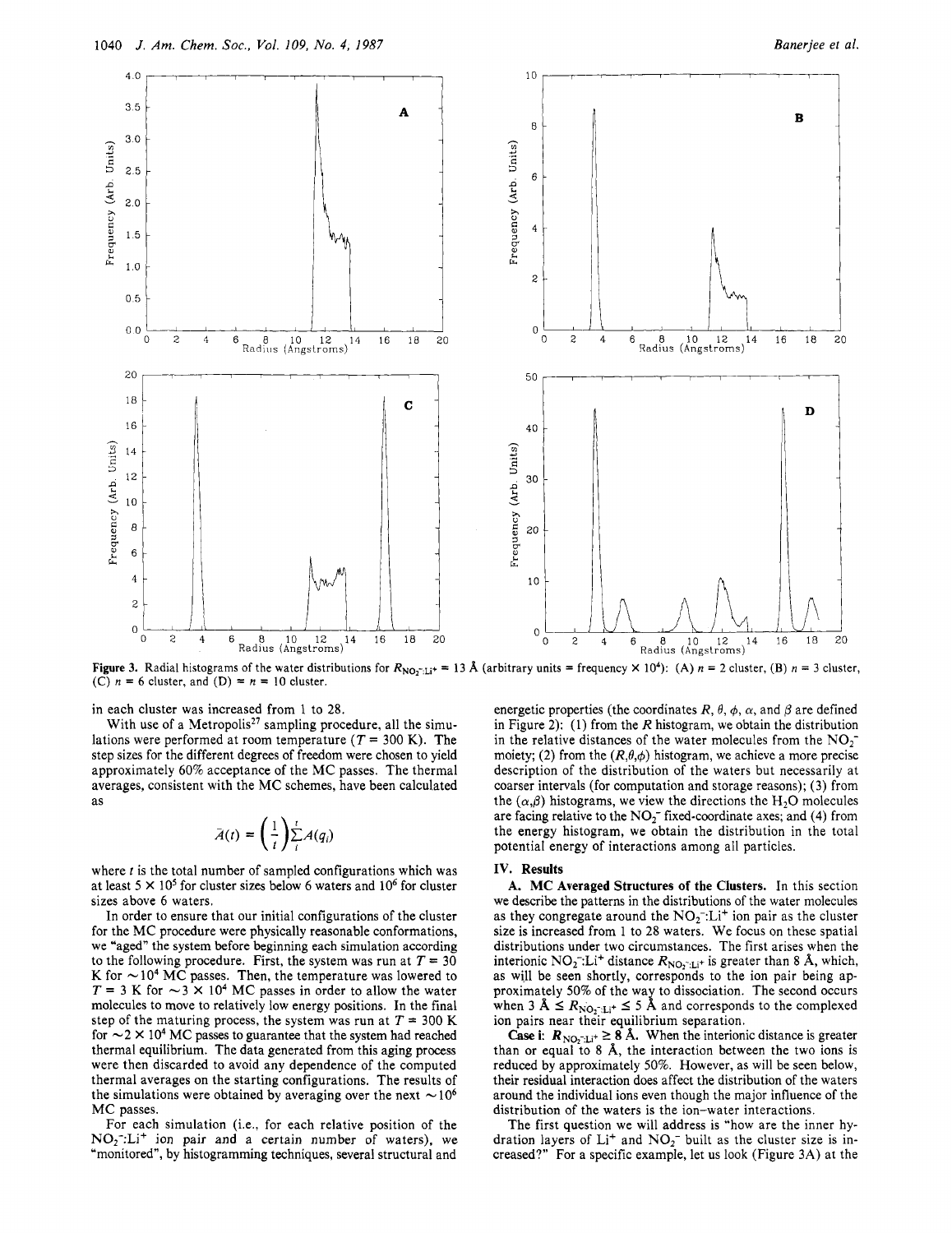case  $R_{\text{NO}_2^-; \text{Li}^+}$  = 13 Å. Beginning with two waters in the cluster,<sup>31</sup> the  $n = 2$  radial distribution shows both waters to be situated around the Li<sup>+</sup> ion. This is not surprising since the Li<sup>+</sup>:H<sub>2</sub>O interaction energy ( $\sim$ 35 kcal/mol) is greater than the NO<sub>2</sub><sup>-</sup>:H<sub>2</sub>O interaction energy ( $\sim$  18 kcal/mol). Although adding a third water to the first hydration sphere of  $Li^{+}$  would give  $\sim$  21 kcal/mol (which is still greater than the first  $NO<sub>2</sub>$ :H<sub>2</sub>O interaction energy of 18 kcal/mol<sup>28</sup>), we see from the  $n = 3$  radial distribution (Figure 3B) that the third  $H_2O$  resides near the  $NO_2^-$  ion. The orientation of these waters is such that all three waters are between the ion pair and are facing away from the Li<sup>+</sup> ion (we have defined the term "away from" as when the oxygen atom of the water molecule is closest to the ion and the hydrogen atoms are farthest away from the ion).

One might wonder why all three waters are not located around the Li+ ion. The lowest energy conformation for three waters near one Li<sup>+</sup> is to reside within 1.6 Å of the Li<sup>+</sup> with the waters facing away from the ion. The presence of the  $NO_2^-$  ion allows the third water to place itself in an even more favorable configuration to the other two waters and to the  $NO<sub>2</sub>$  ion. This configuration is between the two ions and facing toward the  $NO<sub>2</sub><sup>-</sup>$  ion.

Although not shown here, from the radial distribution graphs it is deduced that the fourth and fifth waters further solvate the  $NO<sub>2</sub>$  ion. This occurs because the lowest energy portion of the NO<sub>2</sub><sup>-</sup>ion. This occurs because the lowest energy portion of the first hydration sphere  $(R_{\text{NO}_2\text{-}H_2O} \sim 4 \text{ Å}, \theta \sim 145-\text{F}80^\circ, \phi)$  of the NO<sub>2</sub><sup>-</sup>ion still remains highly attractive, whereas the Li<sup>+</sup>(H<sub>2</sub>O<sub>2</sub>) moiety is quite crowded *near* Li<sup>+</sup>. Thus we see that even for the first hydration layer, cumulative effects of the  $H_2O:H_2O$  interactions as well as orientational effects of the ions on the waters are important factors in determining the distribution of  $H_2O$ molecules.

With the addition of the fifth water molecule, the energetically attractive quadrant  $(R_{\text{NO}_2 \cdot H_2O} \sim 4 \text{ Å}, \theta \sim 145-180^{\circ}, \phi)$  around the NO<sub>2</sub><sup>-</sup> ion has three waters residing in it, therefore the Li<sup>+</sup> hydration sphere becomes the prime spot for addition of the next water. As shown in Figure 3C, the sixth water goes primarily to the first hydration layer of the Li' ion. As the size of the cluster is further increased, the waters further fill in the hydration layers of the ions. Because of the higher binding energies, the waters first begin to form the second hydration sphere of the Li<sup>+</sup> ion first begin to form the second hydration sphere of the Li<sup>+</sup> ion (situated around  $R_{NO_2:H_2O} \sim 9 \text{ Å}$ ) after which they begin to form the *second* hydration layer of the NO<sub>2</sub><sup>-</sup> ion at around  $R_{NO_2-H_2O} \sim 5 \text{ Å}$  even by the radial distribution for 10 waters shown in Figure 3D). Thus, as we discovered earlier in the  $NO<sub>2</sub><sup>-</sup>(H<sub>2</sub>O)<sub>n</sub>$  case,<sup>17</sup> the second hydration layer of the  $NO<sub>2</sub><sup>-</sup>$  ion starts to form before its first hydration layer is complete. This phenomenon is induced by the anisotropic potential of the  $NO<sub>2</sub><sup>-</sup>$  ion, the position of the Li<sup>+</sup> ion, and the fact that the most favorable configuration for the  $H<sub>2</sub>O:H<sub>2</sub>O$  interaction is between the two ions, which is also a very good configuration for the ion-water interactions.

As the interionic distance is decreased, but still  $R_{\text{NO}_2^-:\text{Li}^+} \geq 8$ **A,** the patterns of the distributions of the water molecules remain qualitatively similar to the 13-A case. The main difference is that the second hydration layers of the two ions begin to *overlap* in the region between the ions.

**Case ii:** Complexed Ion Pair;  $3.\text{Å} \leq R_{\text{NO}_2^-:\text{LI}^+} \leq 5 \text{ Å}.$  As representative interionic distances for the complexed ion pairs  $NO_2$ :Li<sup>+</sup>(H<sub>2</sub>O)<sub>n</sub>, we illustrate the  $R_{NO_2 \rightrightarrows Li^+}$  = 3- and 5-Å cases. To get an idea of the expected distribution of the waters, from simple geometrical arguments, we consider the following geometrical construct. **As** seen in Figure 4, we draw a sphere around each ion to represent the size of the ion's first hydration sphere. The radii of these spheres are 4 and 1.6 Å for  $NO_2^-$  and  $Li^+$ , respectively. As the interionic distance decreases, the two spheres begin to overlap. The most energetically favorable positions for



Figure 4. Representation of the first hydration spheres of NO<sub>2</sub><sup>-</sup> and Li<sup>+</sup> ions: **(A)**  $R_{\text{NO}_2^- \text{:} \text{Li}^+} = 3 \text{ Å}$ , **(B)**  $R_{\text{NO}_2^- \text{:} \text{Li}^+} = 5 \text{ Å}$ .

the solvent water molecules, at each interionic distance, should be near the annulus formed by the intersection of these two spheres. Hence, from the above simple geometrical considerations, for  $R_{\text{NO}_2^-:\text{Li}^+}$  = 3 Å (Figure 4A), there exists a very small probability of finding water molecules *directly between* the ions since such waters will experience repulsive potentials from one or both ions, i.e., the ion pair is an intimate ion pair. However, at  $R_{\text{NO},11}$ + = 5 A, we expect the probability of finding water molecules directly between the ions to be greatly increased (Figure 4B), i.e., the ion pair is solvent-separated. Therefore, as the interionic distance decreases from 5 to 3 A and intimate ion pairing replaces solvent-separated ion pairing, these water molecules must be extricated from between the ions. It turns out that a total of three water molecules must be so expelled in this ion-pairing process.

Looking at the radial and angular distributions for  $R_{\text{NO}_2 \cdot \text{Li}^+}$ = 3 **8,** (Figure 5, A and B), the first three waters are seen to populate the annulus (shown in Figure 4A) at  $R_{\text{NO}_2^-;H_2O} = 3.5 \text{ Å}$ and  $\theta = 130 - 150^{\circ}$ . From the  $\alpha$  and  $\beta$  histograms, we see that the waters are facing away from the Li<sup>+</sup> ion while being slightly tilted toward the  $NO<sub>2</sub>$  ion. The fourth and fifth waters (Figure 5, C and D) are situated at  $R_{\text{NO}_2 \rightarrow H_2O} = 5$  Å,  $\theta \approx 160^\circ$  and  $R_{\text{NO}_2 \rightarrow H_2O} = 4 \text{ Å}, 90^{\circ} < \theta < 160^{\circ}$ . At this point, all of the waters are still confined within the hemisphere  $\theta > 90^{\circ}$ ; there is negligible probability of finding waters directly between the ions. For cluster sizes containing greater than  $8$  waters, the  $NO<sub>2</sub>$  sphere is further filled at smaller  $\theta$  values and there emerges a third region at  $R_{\text{NO}_2 \sim H_2O} = 6$  Å for which the waters are distributed over all  $\theta$ < *90'* (Figure 5, E and F). When 25 waters are in the cluster, the  $NO<sub>2</sub><sup>-</sup>: Li<sup>+</sup> complex is completely surrounded by at least one$ layer of water molecules.

In contrast to the  $R_{\text{NO}_2^- \text{Li}^+} = 3 \text{ Å}$  case, the characteristic features of the distributions for  $R_{\text{NO}_2^-:\text{Li}^+} = 5 \text{ Å}$  can be summarized as follows. The first two waters occupy the region formed by the intersection of the two spheres of radius 4 Å ( $\theta > 90^{\circ}$ ) around the NO<sub>2</sub><sup>-</sup> and of radius 1.6 Å ( $\theta$  = 160°) around the Li<sup>+</sup> ion. This

**<sup>(31)</sup>** The large-R Monte Carlo simulations were actually carried out as the final calculations in a series beginning at small-R. That is, for a given cluster **size** *(m),* the small-R MC simulations were done first, and upon moving to a larger R (in small *AR* steps), the *initial* positions (i.e., before MC aging) of the solvent molecules were taken from the more probable positions in the preceding (smaller R) MC calculations.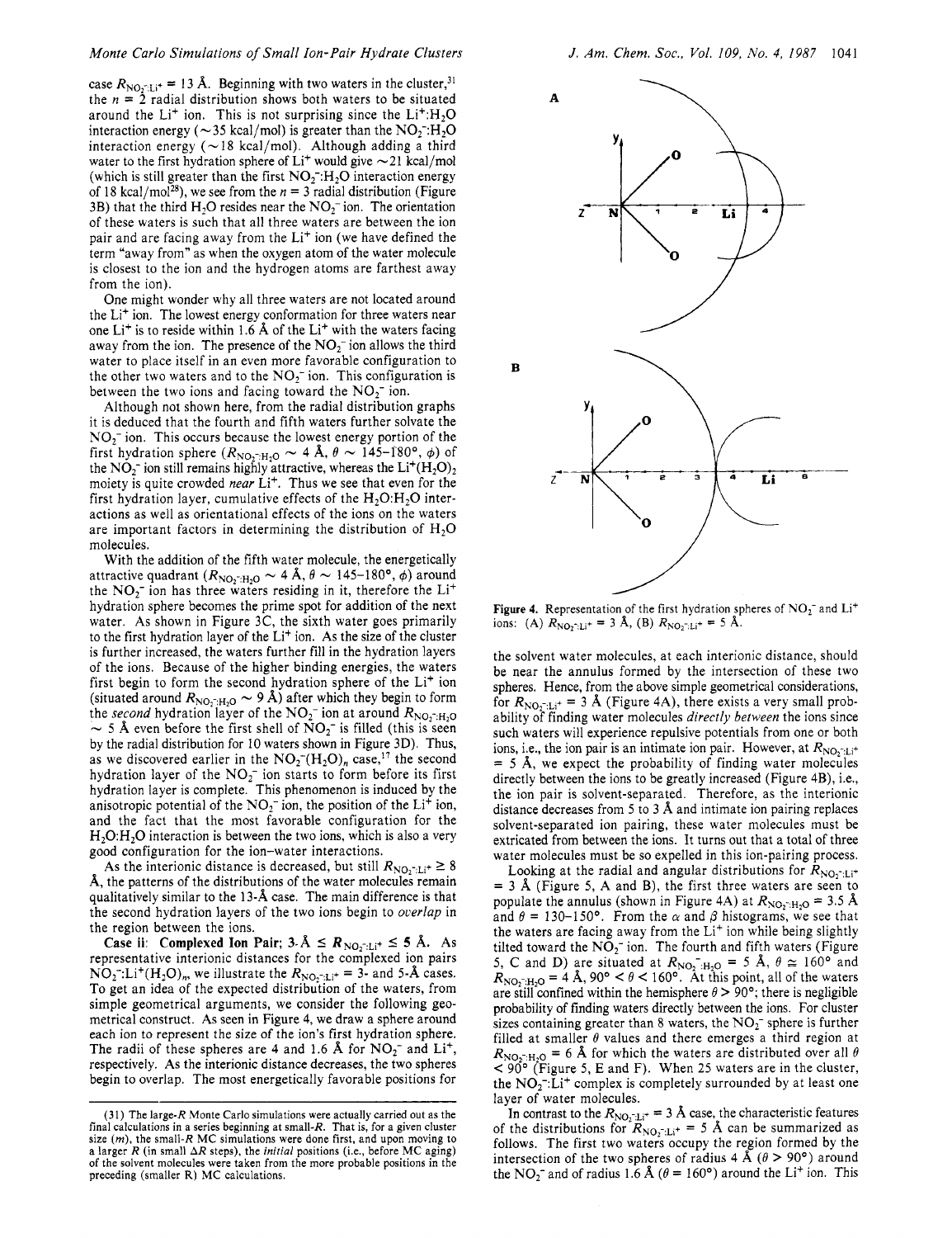

**Figure 5.** Radial and  $\theta$  histograms of the water distributions at  $R_{NO_2 \to L^+} = 3 \text{ Å}$  (For radial histograms, arbitrary units = frequency  $\times 10^4$ ; for  $\theta$  histograms, arbitrary units = frequency  $\times$  10<sup>5</sup>): (A) radical histograms for  $n = 3$  cluster, (B)  $\theta$  histogram for  $n = 3$  cluster, (C) radial histogram for  $n = 5$  cluster, (D)  $\theta$  histogram for  $n = 5$  cluster, (E) radial histogram for  $n = 9$  cluster, and (F)  $\theta$  histogram for  $n = 9$  cluster.

is consistent with Figure 4B. The waters are oriented facing away from  $Li<sup>+</sup>$  and toward  $NO<sub>2</sub><sup>-</sup>$  as would be expected. As the cluster size increases from **2** to 8 waters, the additional waters continue to fill the region formed by the intersection of the two spheres, consistent with favorable water-water interaction. By the time there are 25 waters in the cluster, the  $NO<sub>2</sub><sup>-</sup>: Li<sup>+</sup>$  ion pair is surrounded by at least one layer of water molecules.

**B. Average Potential Energy Curves.** Having described the structural properties of the ion-pair clusters, let us now look at the Monte Carlo averaged energetics. **As** described earlier, we performed a MC calculation for each fixed position of  $Li^{+}(R_{\text{NO}-1,i^{+}},180^{\circ},0^{\circ})$  having the nitrogen atom of the  $NO_{2}^{-}$ located at the origin. The average potential energy of the cluster calculated for each fixed position of the two ions yields an adiabatic potential energy curve for that size cluster. Figure 6 shows the potential energy curves as functions of the interionic distance  $R_{\text{NO}_2^-:\text{Li}^+}$  for various cluster sizes.

First, we note that the asymptotic energy for the potential energy curves becomes progressively lower with increasing cluster size. This **is** because the total potential energy of the cluster